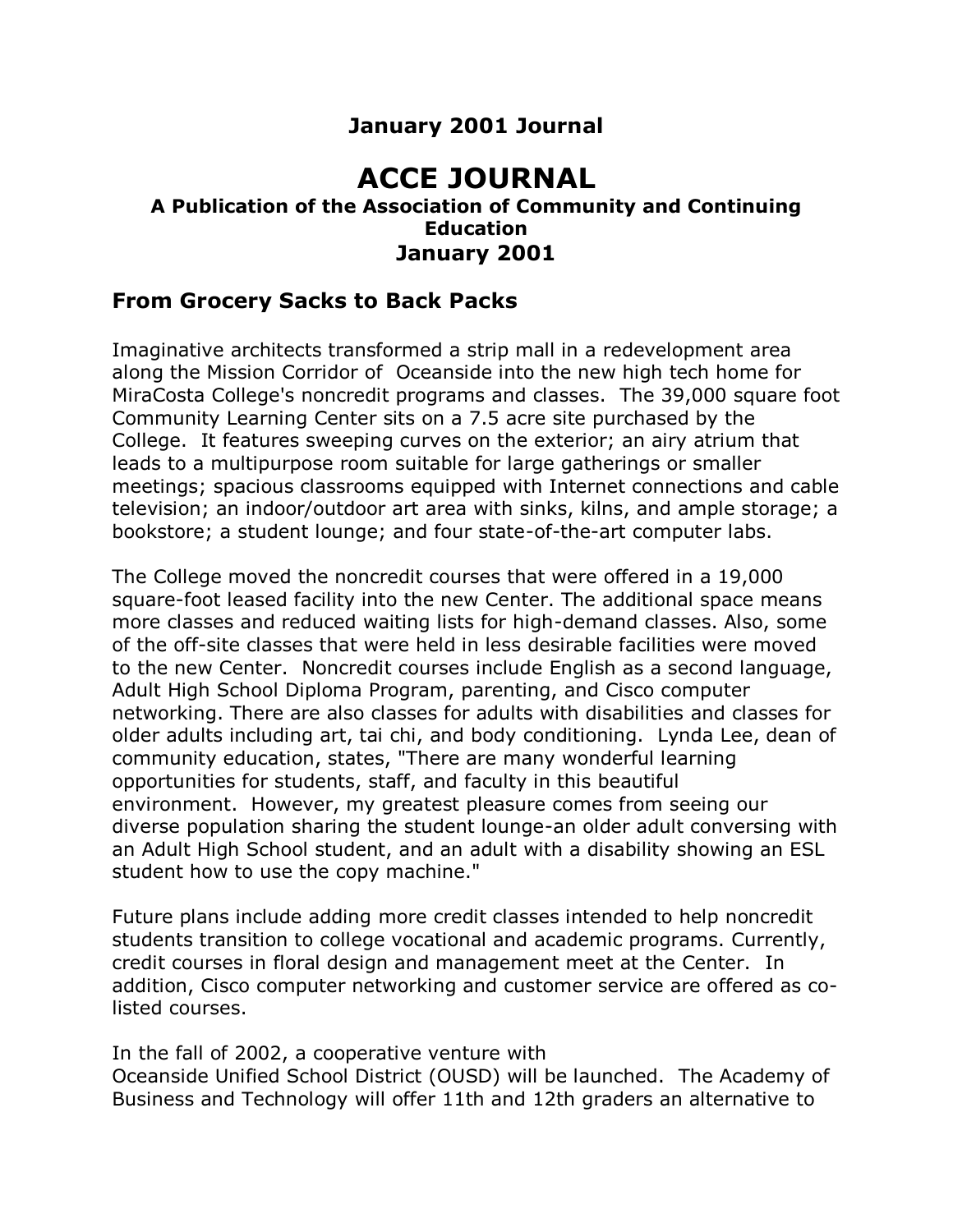the regular high school curriculum. Students will take a combination of core high school courses and MiraCosta credit courses. The curriculum will be project-based, and graduation requirements will include an internship and a final project. In the beginning, the core high school courses will be held in MiraCosta's Center during the off-peak hours. Some of the MiraCosta courses will be offered at the Center, but students may also travel to either of the other two campuses to take classes. If the venture proves successful, OUSD will construct it's own facility on the site to accommodate up to four hundred students.

Danny Lopez, 21, when interviewed by a reporter for The North County Times said, "I live down the street, and it's really cool that I can go to school in my own neighborhood. It makes me kind of proud." They, too, think "it's realy cool," and it makes them "kind of proud." *-Lynda Lee, MiraCosta College*

## **Annual ACCE Conference Set for Feb. 12-14 in Palm Springs**

The Annual Statewide ACCE Conference will be held in beautiful Palm Springs at the Riviera Resort from February 12 to 14. Your conference brochure should have been on your desk when you returned from the Holiday break.

The Conference theme, "Best Practices, Best Outcomes: Practical, Replicable Strategies for Success," promises to be very interesting and informative. Lindy Williams, Dean of Student Services and Special Programs for the Chancellor's Office, will give a keynote address on Monday.

Our Tuesday keynote speaker, Dr. Stephen Brookfield, professor at the University of St. Thomas, will speak on "Beocming a Critically Reflective Practitioner. " Dr. Brookfield is an internationally known author of nine books on adult learning, teaching, and critical thinking, three of which have won the World Award for Literature in Adult Education.

Noncredit, Community Services and Economic Development and Training are all well represented by excellent workshops and the Tuesday afternoon Hot Topics Table Talks.

The Ride 'n' Dine event on Tuesday at 5 p.m. promises to be great fun with a Tramway ride up the mountain to enjoy the beautiful view and dinner.

The Conference rates will be available to all attendees on the week-end before the Conference.

So, do get your registration in and hotel reservations made for this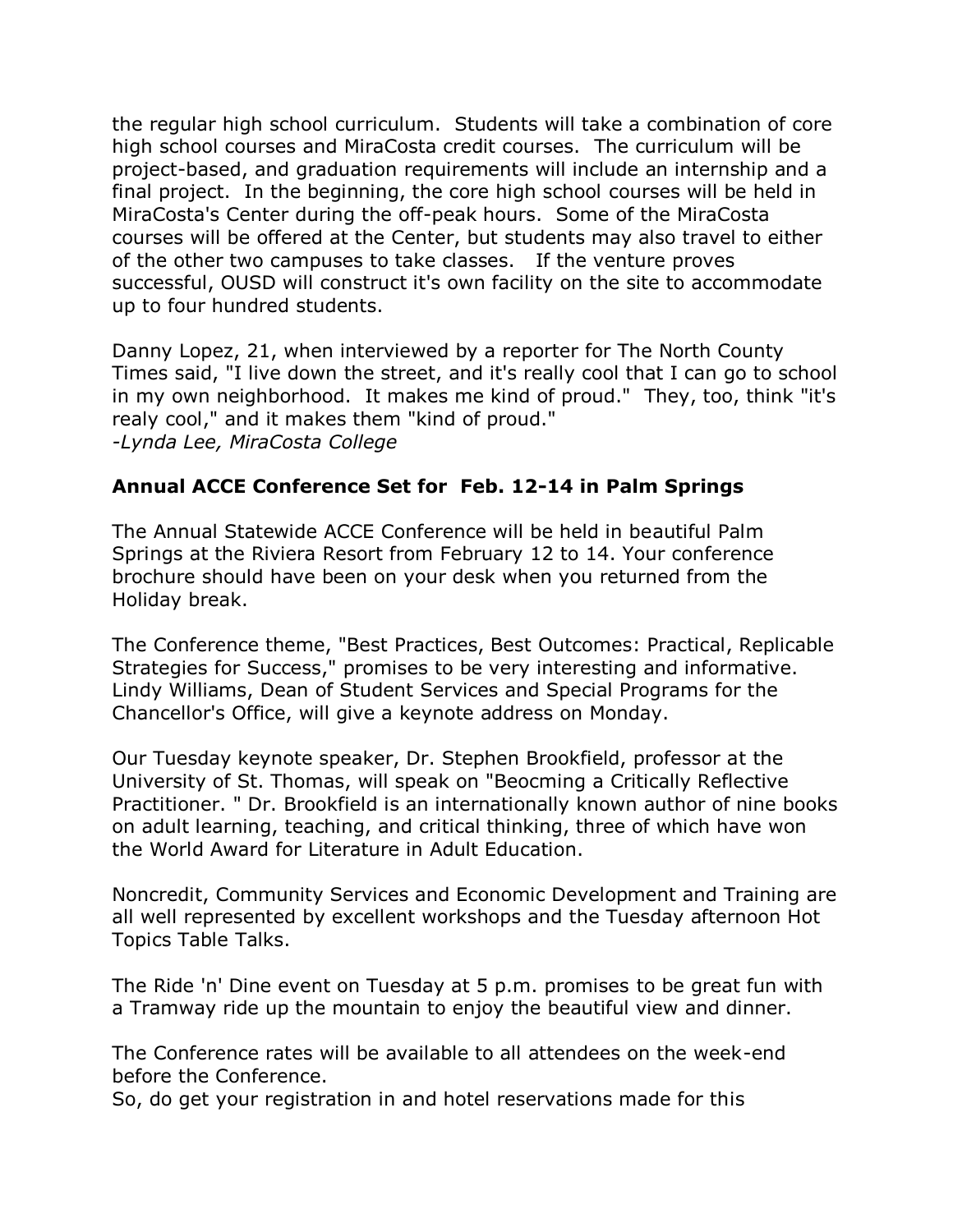outstanding Conference. If you cannot find your brochure, call me at 805- 964-6853, ext. 333, and I will mail or fax one to you. *-Barbra S. Louis, Santa Barbara City College*

### **President's Letter**

Greetings. Your executive board has been very busy preparing for our annual conference in Palm Springs on February 12 to 14, 2001. I encourage you to attend the conference to share this experience with colleagues, listen to and learn from our great presenters and keynote speakers, and to enjoy the beautiful setting of Palm Springs and the Riviera Resort Hotel.

On Tuesday, February 13, we will hold the ACCE business meeting during the conference luncheon. At that time the annual ACCE awards will be announced. I wish to encourage all of you to submit nominations for these very important awards. We need to recognize our colleagues, who, by their actions, have distinguished themselves in their respective roles and programs.

The awards are for Person of the Year in Continuing Education, Community Education and Economic Development; the most Innovative and Original Regional Program or Class; and the prestigious Marian Loniello Award. I am looking forward to this presentation and again encourage you all to submit names.

My best wishes for a successful and rewarding new year and I am looking forward to seeing you all in Palm Springs in February. *-Ray Ramirez, San Diego College*

### **Wanted: ACCE Journal Editor!**

Do you like to write and enjoy desktop publishing? Do you have editing skills? Would you like to contribute to your professional organization?

Serving as the ACCE Journal editor has been fun and very rewarding professionally. Unfortunately, I must give up this enjoyable task to make more time for other priorities.

The Journal is published four times a year. ACCE pays for the editor to attend four board meetings per year (..the fun part). Call Jan Powers at Sierra College, (916) 781-0590, for more information, or email me a[tjpowers@scmail.sierra.cc.ca.us.](mailto:jpowers@scmail.sierra.cc.ca.us.)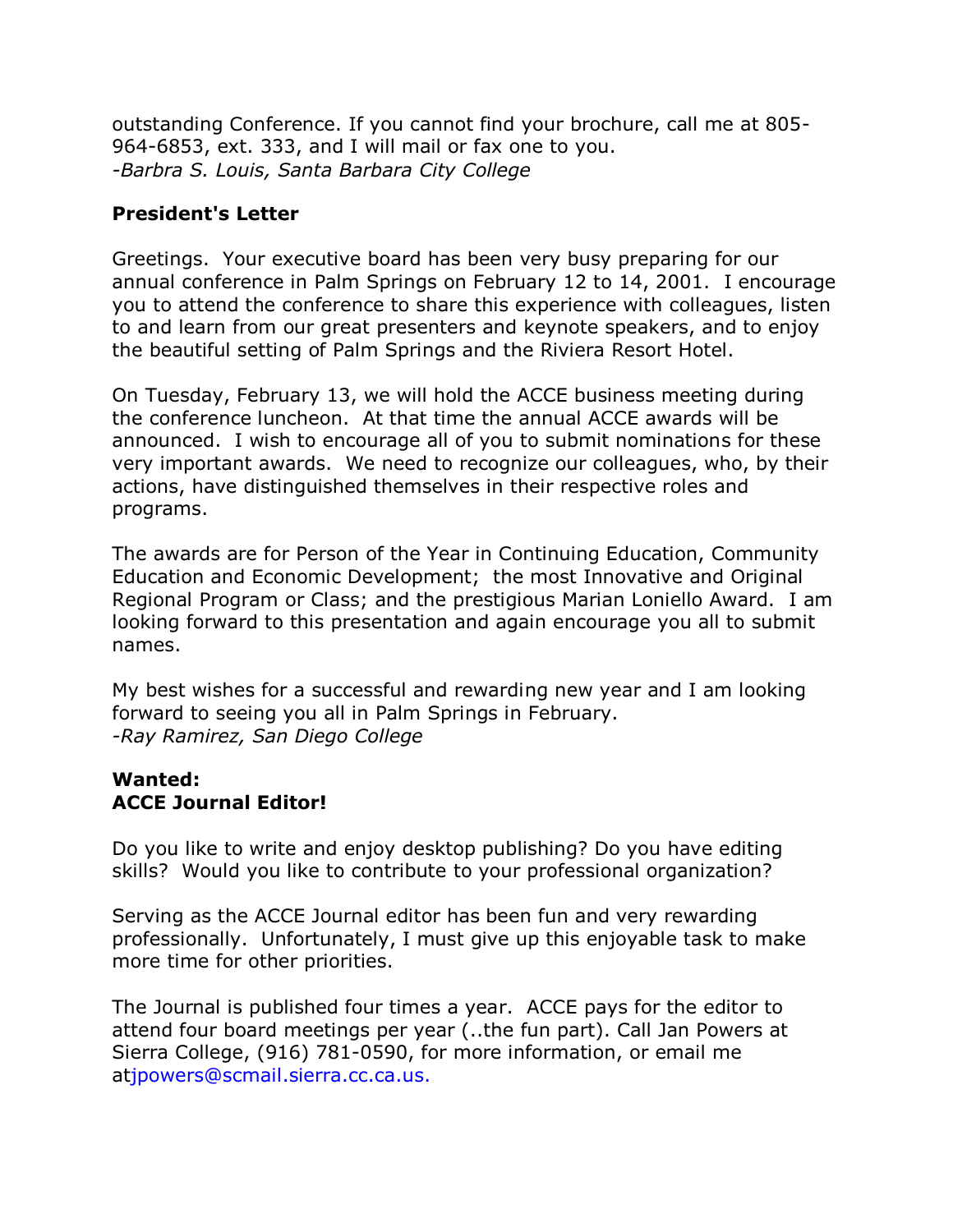#### **Noncredit Council News**

It's the time of year when things are pretty quiet at the State Legislature and most everyone else in the education world is getting ready for the start of the new semester. The one thing that is on the move, however, is the \$48 million Budget Change Proposal (BCP) that has been accepted by the Board of Trustees to support noncredit instruction.

I am guessing that most of you received an e-mail from Phil Day, Chancellor, City College of San Francisco, inviting CEO's and others interested in noncredit to a strategy session Sunday, January 21, at the Hyatt Hotel in Sacramento. It is a breakfast meeting from 8 to 10 a.m. A number of the college presidents from schools with noncredit programs will be in attendance. If you are available, I would encourage you to attend this meeting and contact your CEO and see if he or she is planning to attend or willing to send someone to represent your college. I am planning to be there.

The real issue at this time seems to be that since we have the BCP in place with the State Trustees and the Chancellor's Office are supporting it, we need to be sure that all of the colleges are on board and begin working cooperatively to persuade the Legislature to join in that support. Last year we didn't have nearly as much preparation or support at this phase in the process, so this year, with ample time to plan and persuade, we have a much better chance for success. I don't need to tell any of you how much a budget increase will mean to noncredit in your school and within the State. We need this to keep our students abreast of the technological changes in the 21st Century. Hope to see you on the 21st ! *-Lani DeVincentis, Glendale College*

#### **Renew Your ACCE Membership!**

Now is the time to join or renew your ACCE membership for 2001. Buy a new ACCE Directory and get a free membership. Fees are \$48 for one Directory or \$130 for three copies. The new Directory, scheduled to be mailed late March, will keep you current with your community college colleagues.

Take a minute to look at your current Directory and check to make sure we have the most current information. If you need to make changes, the deadline for updates to the new directory is January 31, 2001. Please e-mail your changes to [revelr@mail.arc.losrios.cc.ca.us](mailto:revelr@mail.arc.losrios.cc.ca.us) or fax changes to (916) 484-8851.

*-Raymelle Revel, American River College*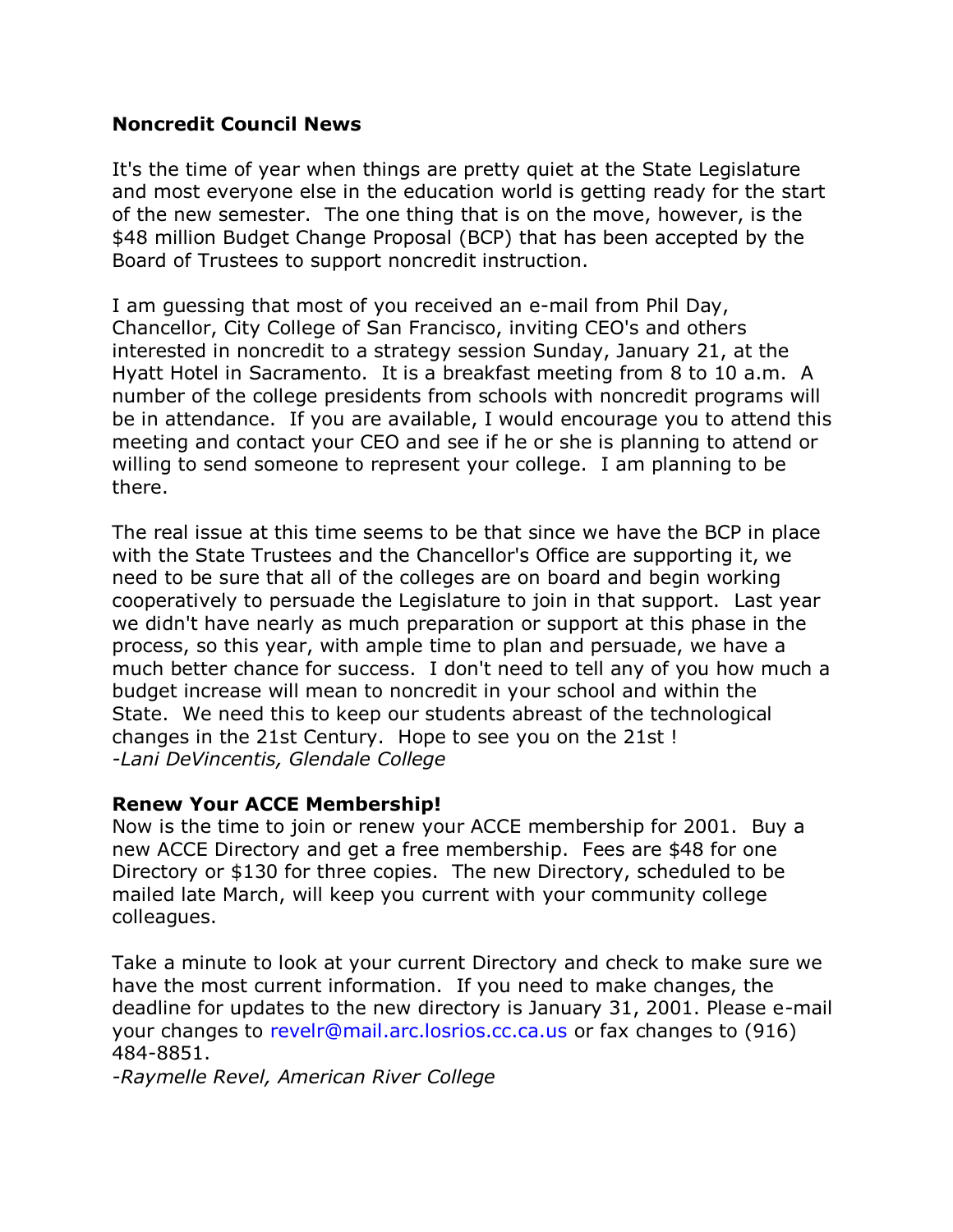### **Resolutions You Must Make for 2001**

(Reprinted from Learning Resources Network (LERN) January edition of E-LERN, thier monthly email newsletter.)

With your job, your life, your organization , and our society going through a tremendous change into the Internet Age, there are ten resolutions for 2001 you must make. Our resolutions for 2001 are important, yet simple and easy to carry out. In fact, they will be easier to do than those diet, fitness, bad habit resolutions we normally make. So clip out this article, stick it on your wall or door, and check them off as you do them. If you complete more than half, email [info@lern.org](mailto:info@lern.org) and maybe you can win a prize. Good luck, and have a great year.

\_\_\_\_\_1. Take an online course. Find out what online learning is all about by taking an online course yourself.

The two sources for online courses we recommend are LERN at www.lern.org and Education To Go at [www.ed2go.com.](http://www.ed2go.com/) Both offer low cost, quality courses.

2. Find out what grandmother did. Your ancestors went through a similar transition one hundred years ago. Find out what your greatgrandparents were doing in 1900. Then trace the changes in your family history between 1900 and 1920. You'll have a better understanding of what they went through and how you can handle the changes of today.

3. Work one day from home. Work one day a week from home. If you are already doing that, work one more day a week from home. When you work from home, you are more productive, your organization benefits, and you get an extra hour or two not having to commute. Start thinking about incorporating working from home as a regular feature of your work week.

4. Ask a kid about technology. Ask the kids about technology, including the Internet, software, Napster, and how things work. As adults, we will never catch up to the kids when it comes to technology. You don't need to feel in the dark about technology. Just ask a kid. They can teach us a lot.

\_\_\_\_\_5. Discover your passion on the Internet. You have a hobby or favorite interest. No matter what it is, there's a web site about it. The best way to become involved with the Internet is to discover your passion on the Internet. By exploring and playing with your passion on the Internet, you will continue to improve your online skills.